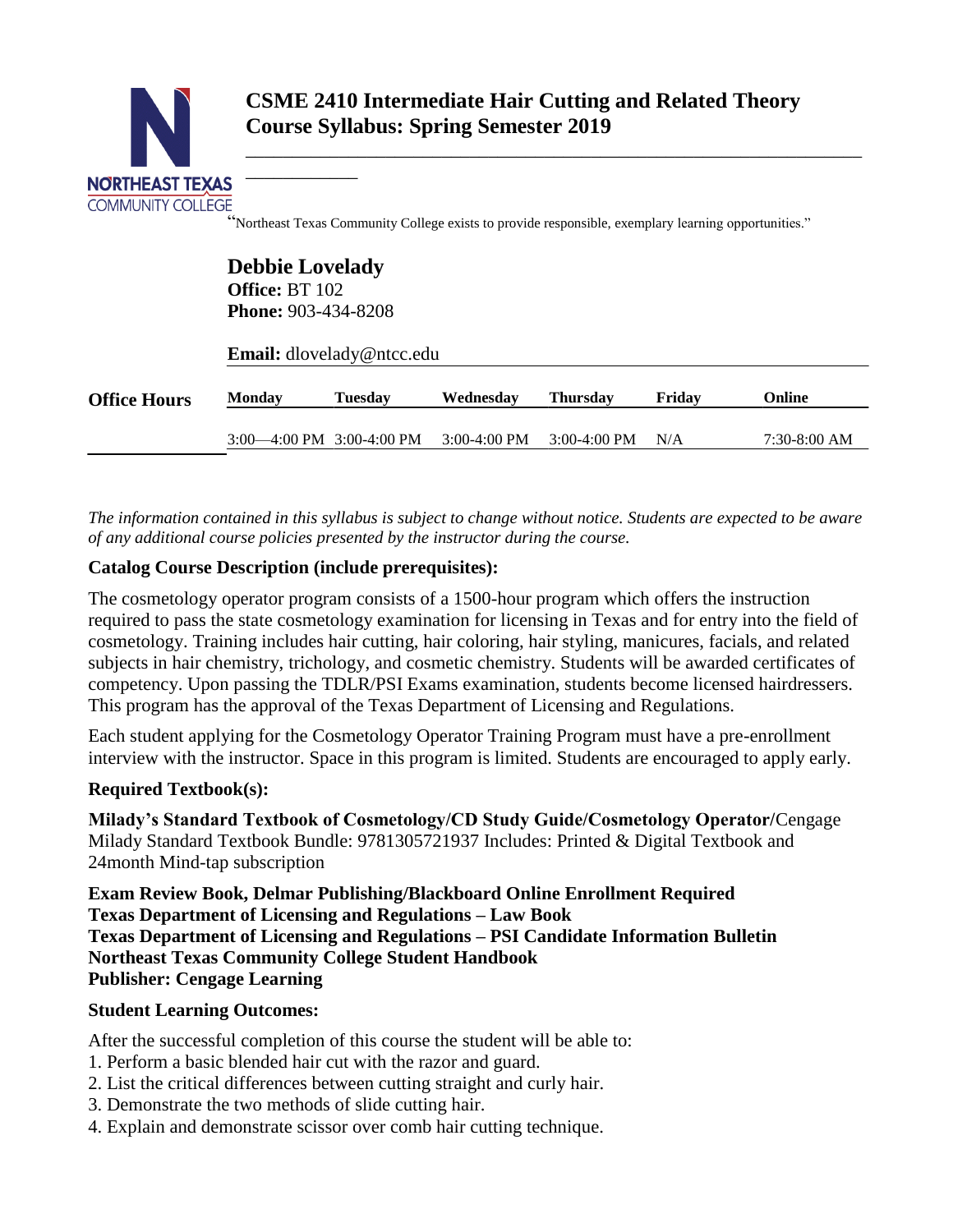- 5. Safely perform point cutting and free hand notching to remove bulk and weight
- 6. Demonstrate clipper over comb to create a tapered haircut.
- 7. Accurately complete a clipper hair cut on a mannequin, model or student.

# **SCANS Skills:**

## **All subjects in this program are based on SCANS and foundation skill competencies. Scans Competencies No's. 1, 2, 3, 4, 5, 6, 7, 8**

Academic transfer - type N/A

#### **Lectures & Discussions:**

- Classes are held Monday thru Friday, 7:00 AM until 2:15/ 30 minute lunch daily 11:45-12:15 or as assigned due to client work.
- This is a face to face and online class-hybrid class and students must submit all class assignments required online and pass with a 70% minimum grade in order to pass this course. In the event of internet failure you must contact the instructor. Only internet failure that has affected the entire class is reason for any delay of submitted assignments.
- Discussion at the end of any lecture is encouraged.
- Students will attend impromptu learning classes on lab floor unless they are performing a service on a client.

## **Evaluation/Grading Policy:**

| <b>Blackboard/Online Assignments</b>                                                  | 50% | $90-100\% = A$   |  |  |  |  |
|---------------------------------------------------------------------------------------|-----|------------------|--|--|--|--|
| <b>Practical Assignment Sheets</b>                                                    | 25% | $80 - 89\% = B$  |  |  |  |  |
| Practical & Written Grade Out                                                         | 10% | 70-79% $=C$      |  |  |  |  |
| <b>Sanitation-Job Assignments</b>                                                     | 15% | Under $70\% = F$ |  |  |  |  |
| Special Credit Projects/extra 5pts added to practical assignment sheet grades-(Not to |     |                  |  |  |  |  |
| accumulate over 25% of this grade requirement)                                        |     |                  |  |  |  |  |

#### **Tests/Exams:**

A written examination will be required at the end of each chapter online in the Blackboard coursework. Assignments in blackboard constitute 50% of final semester grades

A practical and written examination is required at the end of the semester requiring a grade of at least a 75% passing grade to satisfactorily pass this course-missing the final practical examination may prevent moving to the final summer semester of training.

# **Assignments:**

- 1. A weekly practical assignment sheet will be handed out to each student on the first day of class of each week.
- 2. A job assignment will be announced to each student, and each student is required to have their job assignment checked off with an instructor and/or job duty monitor for a grade. Job assignments are 15% of the final semester grade.

#### **Other Course Requirements:**

Students are required to purchase an introductory student kit which includes all the necessary vital tools and equipment, and mannequin and clamp to begin learning skills the first week of the course.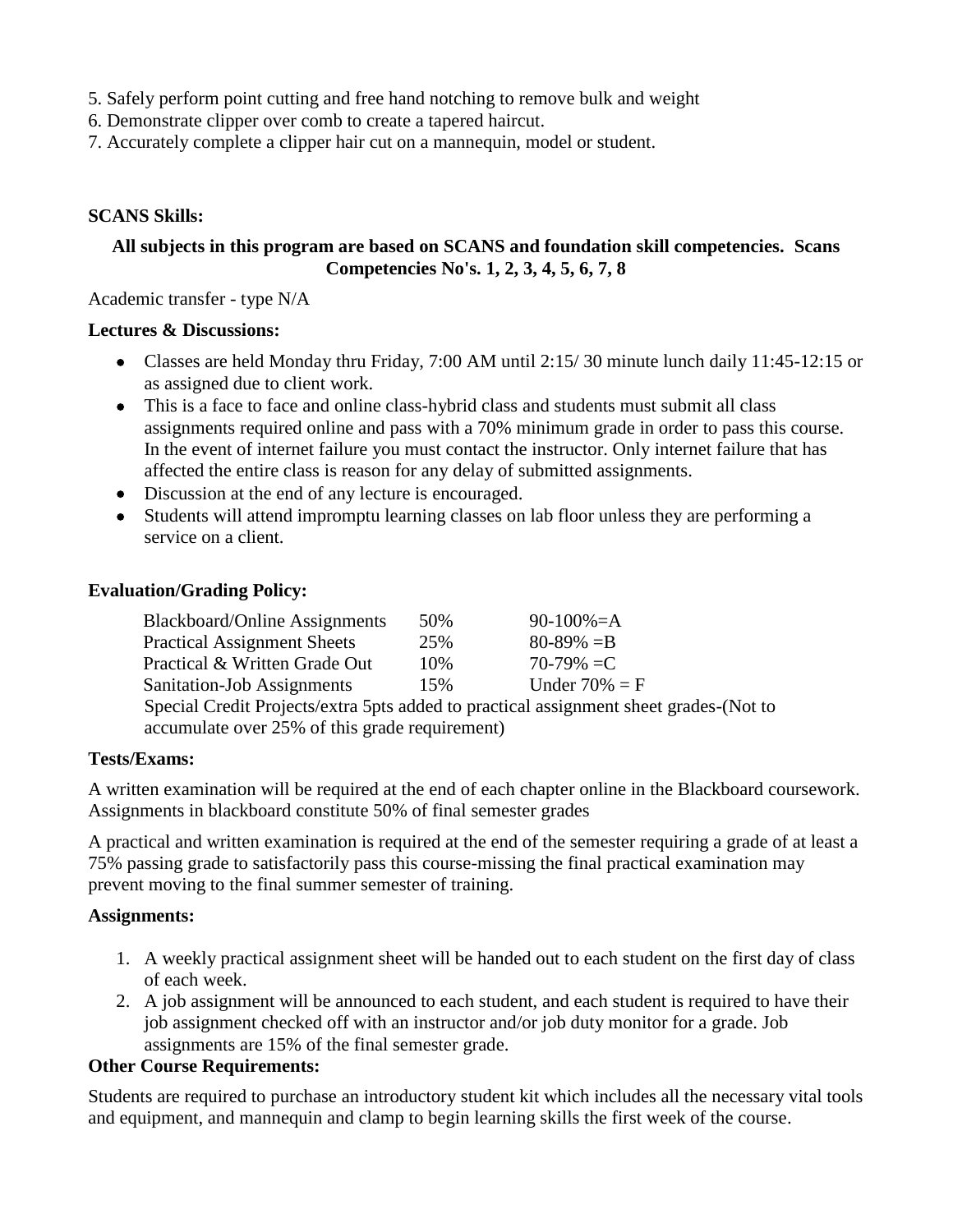The remainder of the supplies and tools required including the textbook, workbooks, and DVD can be purchased at the NTCC Book Store.

Usual school supplies such as binder, filler paper, pens, pencils, highlighters, permanent markers, and a small inexpensive calendar will necessary purchases for the student.

Other supplies needed: small plastic containers, large zip-lock bags and labels, Barbicide, window cleaner, hand sanitizer, disposable plastic caps, white headband, and disposable gloves.

## **Student Responsibilities/Expectations:**

**Students are required to obtain enough hours each semester to complete the cosmetology course in the Fall, Spring and Summer semesters. In order to accrue the 1500 hours required by the Texas Department of Licensing and Regulations in this time frame, regular and disciplined attendance is required of each student. Students can miss no more than two days or 18 hours per semester without jeopardizing their placement in the program. If two days or 18 hours are missed, the student will meet with the divisional director to explain the absences, and a decision may be made determining if the student will be dropped from the course.**

**The student is responsible for keeping up with their equipment, implements and all working or personal supplies. If the student is absent or has decided to drop from the course, he/she must take supplies home immediately as we are not responsible for these items.**

**It is the student's responsibility to drop themselves from the cosmetology department through the admissions office.**

## **Other Course Policies:**

The cosmetology course is designed to train individuals to be able to enter the field of hair dressing upon receiving their cosmetology license. In order for a student to be completely ready to enter the world of the salon, student must display a professional maturity and appearance, which is required during training throughout the course.

etc.

- Cell phones have become a part of our lives; however we cannot let them take over our day. **Vital information will not be heard if a student is using a cellphone during class**. Cell phones should only be used during break. It there is an emergency or if you know there may be a situation where you will need to be contacted/alerted, please have friends/relatives call Charla Hunt at 903-434-8207.
- Students must wear professional uniform as described in Career Information Day or in personal interview.
- Students must clock in looking professional with makeup applied, and hair styled as needed.
- Students must come to class with all the necessary materials, tools, and supplies as needed daily.
- **Fighting between students, and/or inappropriate interaction between students/instructor is not allowed-students will be immediately dropped from this course if a student initiates or takes any part in a violent episode or behavior. NTCC Security will be called and the student will be escorted from the campus, along with their possessions.**
- A professional and positive attitude of good will and helpfulness is a requirement for a professional entering the career world, and is required during training in this course.

# **NTCC Academic Honesty Statement:**

"Students are expected to complete course work in an honest manner, using their intellects and resources designated as allowable by the course instructor. Students are responsible for addressing questions about allowable resources with the course instructor. NTCC upholds the highest standards of academic integrity. This course will follow the NTCC Academic Honesty policy stated in the Student